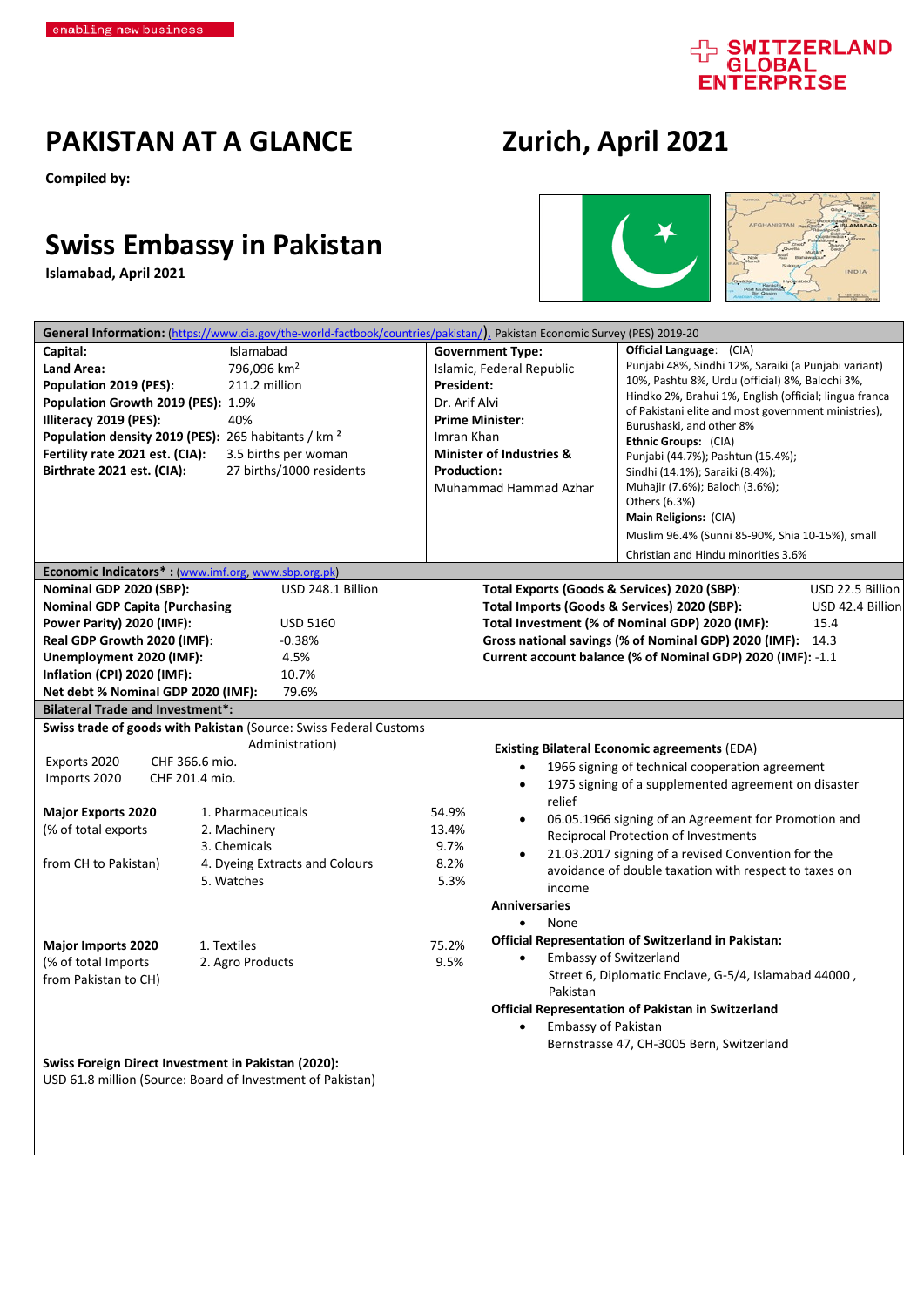#### **WITZERLAND** G OBAI **ENTERPRISE**

**Notable Swiss Firms Investing in Pakistan**

- Nestlé
- Habib Metropolitan Bank
- Syngenta
- Archroma
- Novartis

**Notable Pakistani Firms Investing in Switzerland**

**N/A**

| <b>Switzerland and Pakistan in International</b>                                          | <b>Switzerland</b>       | <b>Pakistan</b> |
|-------------------------------------------------------------------------------------------|--------------------------|-----------------|
| <b>Rankings</b>                                                                           |                          |                 |
| <b>WEF</b>                                                                                | 5                        | <b>110</b>      |
| (Global Competitiveness Index 2019-20)                                                    |                          |                 |
| Ease of Doing Business, 2020<br>(World Bank Report 2020)                                  | 36                       | 108             |
| The Global Innovation Index 2020<br>www.globalinnovationindex.org                         |                          | 107             |
| <b>Corruption Perceptions Index 2020</b><br>(Transparency Int. 2020 www.transparency.org) | 3                        | 124             |
| <b>Index of Economic Freedom 2021</b><br>(The Heritage Foundation. www.heritage.org)      | 4                        | 152             |
| <b>Country Ranking (Quality of Life)</b>                                                  | $\overline{\phantom{a}}$ |                 |
| Mercer 2019- www.imercer.com                                                              | (Zurich)                 |                 |

#### **Market Potential for Swiss Exporters 2021\***

| <b>Electricity Generation</b>   |  |
|---------------------------------|--|
| <b>Chemicals</b>                |  |
| <b>Pharmaceuticals</b>          |  |
| <b>Textile Industry</b>         |  |
| <b>Food &amp; Beverages</b>     |  |
| <b>Engineering Products</b>     |  |
| <b>Construction</b>             |  |
| <b>Finance &amp; Insurance</b>  |  |
| <b>Other Service Activities</b> |  |
|                                 |  |

Agriculture 19.3% **Industry** Services 19.3% 61.4% **GDP by Sector 2020 (% of Total)**

**Source :** Pakistan Economic Survey 2019-20



**Source:** Pakistan Bureau of Statistics: On the basis of performance of Large Scale

Stable Slight Decline

**Strong Decline** 

Strong Growth Growth